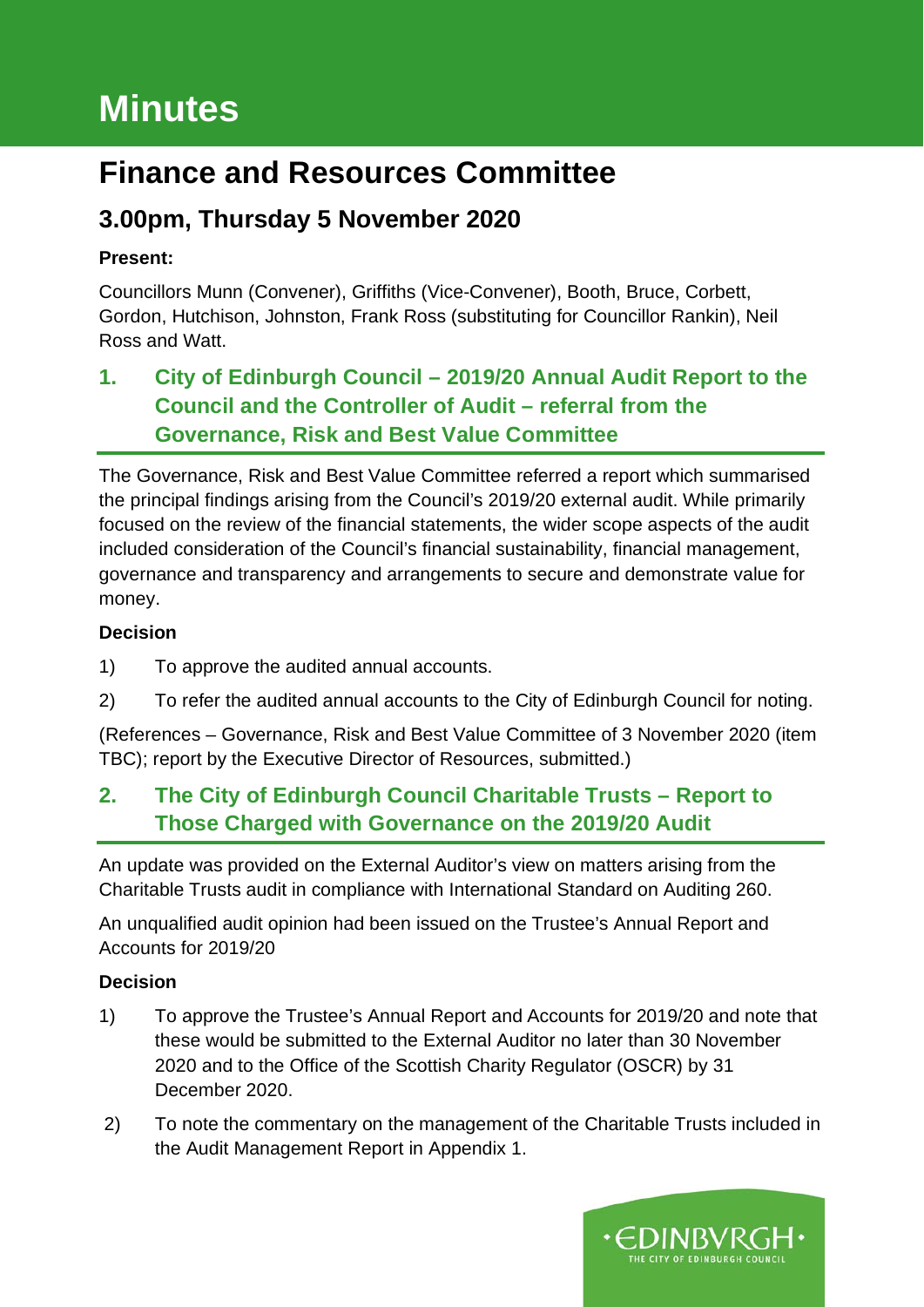- 3) To agree to provide a briefing on the Council's charitable trusts in relation to membership of the Finance and Resources Committee. A briefing session was requested on how members should fulfil this role.
- 4) To agree to consider potential further reductions to the list of the Council's Charitable Trusts.
- 5) To agree to provide a briefing with all responses to date on Lauriston Castle.

(Reference – report by the Executive Director of Resources, submitted.)

#### **Declaration of Interests**

Councillors Booth, Bruce, Corbett, Gordon, Griffiths, Hutchison, Johnston, Munn, Frank Ross and Neil Ross declared a non-financial interest in the above item as trustees of the City of Edinburgh Council's Charitable Trusts.

#### **3. Consultants Costs 2019/20**

Details were provided of expenditure on consultants for provision of professional services during 2019/20.

Revenue expenditure of £5.870m and capital expenditure of £8.502m was incurred on the provision of professional services for the year ended 31 March 2020. £7.910m of expenditure on consultants for the provision of professional services was incurred on projects where external income was received by the Council, which either fully or partly met the consultancy expenditure incurred.

#### **Decision**

- 1) To note the revenue and capital expenditure incurred for provision of professional services in financial year 2019/20.
- 2) To note the revenue expenditure on consultants had increased by £1.013m from 2018/19, as the Council had progressed delivery of major revenue projects, including City Centre Transformation Strategy, Forth Quarter project and the Council-approved 5- year Asset Management Works programme of planned preventative maintenance, for the operational property estate.
- 3) To note the cost of engaging professional service providers to provide specialist and technical advice to support the Capital Investment Programme had increased by £2.944m as the Council had progressed delivery of major capital investment in Edinburgh Tram Stage Two, Cycle Projects, which were partexternally funded, Early Years properties, new and extended School buildings, North Bridge refurbishment, Burnshot Bridge, 21 Century Homes and Meadowbank Sport Centre.
- 4) To note that £7.910m of expenditure on consultants for the provision of professional services was incurred on projects where external income was received by the Council, which either fully or partly met the consultancy expenditure incurred.
- 5) To agree to provide an update on the gainshare arrangement in the next revenue monitoring report.